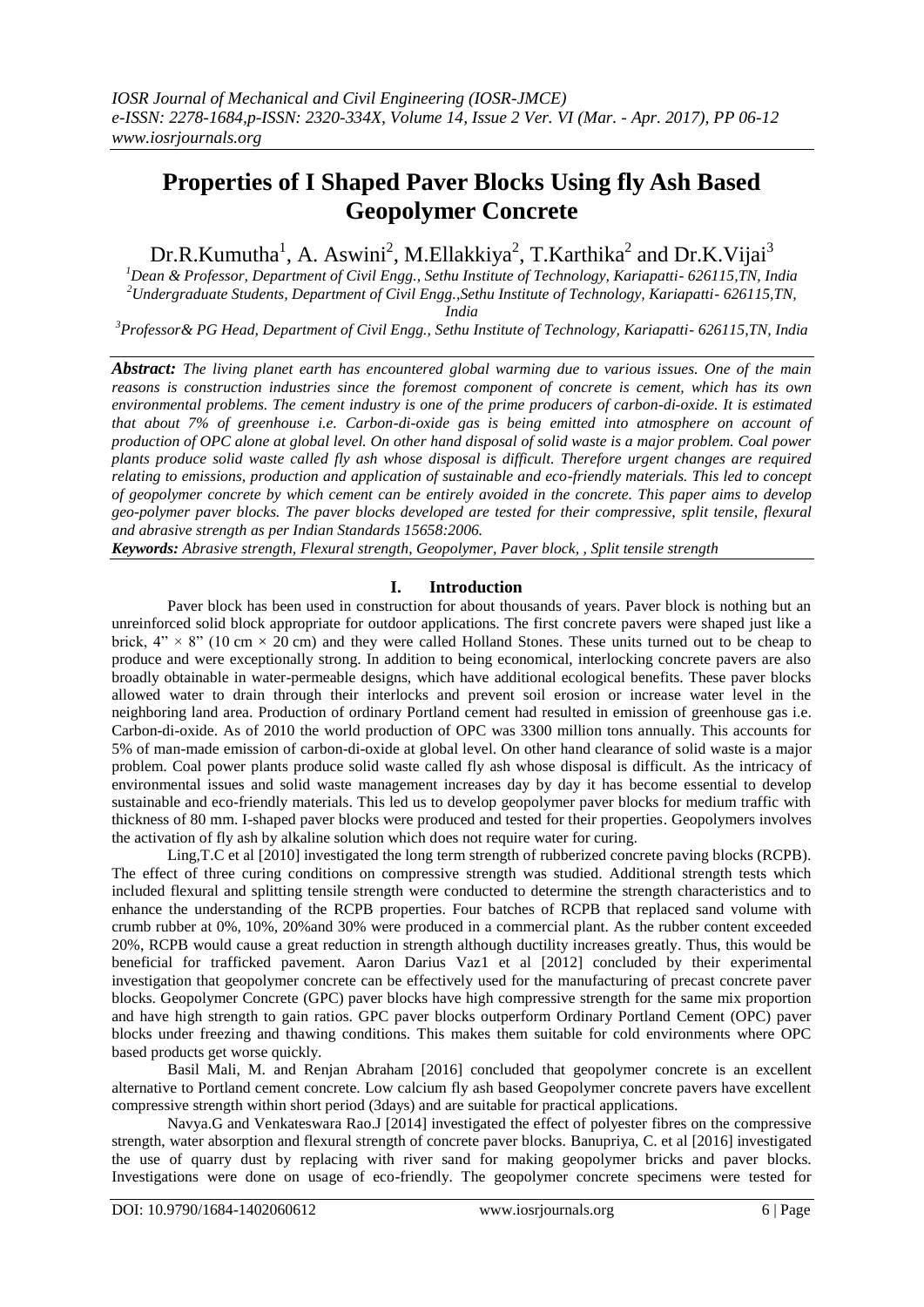compressive strength, split tensile strength and flexural strength. Geopolymer bricks using 65% FA & 35% GGBS produced good compressive strength. K. Vijai et al [2010] presented the results of an experimental study on the density and compressive strength of geopolymer concrete. The experiments were conducted on fly ash based geopolymer concrete by varying the types of curing namely ambient curing and hot curing. The ratio of alkaline liquid to fly ash was fixed as 0.4. For all the samples the rest period was kept as 5 days. For hot curing, the temperature was maintained at  $60^{\circ}$ C for 24 h in hot air oven. The compressive strength test was conducted for each sample and the results showed that there is an increase in compressive strength with the increase in age for ambient cured specimens. For hot cured samples the increase in compressive strength with age was very less as compared to that of specimens subjected to ambient curing.

Girawale, M. S. [2015] studied the various properties of the geopolymer concrete and comparison was made with the OPC concrete. The compressive, flexural, split tensile strength of Geopolymer concrete were determined and it was found that, the strength basically depends on the variation of different parameters such as the ratio of  $(Na_2SiO_3/NaOH)$ , molarity of the alkaline solution by keeping constant curing temperature constant of 800<sup>o</sup>C. Srinivas, K. S.et al [2015] determined the compressive strength of geopolymer concrete subjected to acidic conditions and compared with Conventional Concrete (CC) performance under the same acidic conditions. Both GPC and CC shows reduction in compressive strength upon immersion in 5% acidic solutions containing  $H_2SO_4$  and  $MgSO_4$ . However, significant reduction in strength occurred for conventional concrete which is an indication of better performance of GPC under acidic environment.

In the present investigation eco-friendly paver blocks having better interlocking effect were developed without cement using geopolymer technology that are suitable for heavy traffic conditions

## **2.1. Materials used**

## **II. Experimental Program**

**Fly Ash:** Fly ash is extracted from pulverized or crushed coal by suitable process such as by cyclone separation or electrostatic precipitation. Fly ash collected at later stages of electrostatic precipitator is finer than the fly ash collected at initial stages of electrostatic precipitator. The specific gravity of fly ash is given as 2.81.The chemical composition of fly ash is given in Table 1.

**Ground Granulated Blast Furnace Slag:** Ground granulated blast furnace slag (GGBS) is obtained by quenching molten iron slag from a blast furnace in water or steam, to produce a glassy, granular product that is then dried and ground into a fine powder. The specific gravity of GGBS is found to be 3.1. The chemical composition of GGBS is given in Table 2.

**Alkaline Solution**: A combination of sodium hydroxide and sodium silicate is taken as alkaline solution. The sodium hydroxide (NaOH) solids of commercial grade in form of flakes were used. For the experimental investigation, NaOH solution with a concentration of 4M is considered which is prepared by dissolving 160 grams of NaOH solids in water and made up to one liter since 40 is the molecular weight of NaOH.

**Aggregates**: Fine aggregate is basically sand obtained from the land or the marine environment. Fine aggregates generally consist of natural sand or crushed stone. As per IS 383-1970, fine aggregate are aggregates which passes through 4.75-mm IS sieve and coarse aggregate are aggregates most of which are retained in 4.75-mm IS sieve. The physical properties of aggregates are given in Table 3. The fine aggregates confirms to Zone II. Coarse aggregates used are sound and free of soft or honeycombed particles.

**Super plasticizers**: Super plasticizers are also known as high range water reducers. Conplast SP430 which is based on sulphonated napthalene Polymers is supplied as a brown liquid and it is instantly dispersible in water. Conplast SP430 has been specially formulated to give high water reduction upto 25% without loss in workability or to produce high quality concrete of reduced permeability. The quantity of super plasticizer added in concrete is 3% by weight of cementitious materials.

**Water:** Water that is clean and free from injurious amounts of oils, acids, alkalis, salt, sugar, organic materials or other substances that may be deleterious to concrete is used. Extra water is added to improve the workability and the amount of water added is 10% by weight of binder materials (fly ash and GGBS).

| S.No. | Oxides                                       | Requirements as per IS<br>3812-2003<br>$(\%$ by Mass) | <b>Test result</b><br>$(\%$ by Mass) |  |
|-------|----------------------------------------------|-------------------------------------------------------|--------------------------------------|--|
| 1.    | $SiO_2 + Al_2O_3 + Fe_2O_3$                  | Total $> 70.0$                                        | 88.86                                |  |
| 2.    | CaO                                          | < 5.0                                                 | 0.5                                  |  |
| 3.    | SiO <sub>2</sub>                             | > 35.0                                                | 53.66                                |  |
| 4.    | MgO                                          | < 5.0                                                 | 2.89                                 |  |
| 5.    | $SO_{\rm q}$                                 | < 5.0                                                 | 0.35                                 |  |
| 6.    | $Na_2O$                                      |                                                       | 0.36                                 |  |
| 7.    | ignition<br>of<br>Loss<br>including moisture | < 7.0                                                 | 1.02                                 |  |

**Table 1:** Chemical composition of fly ash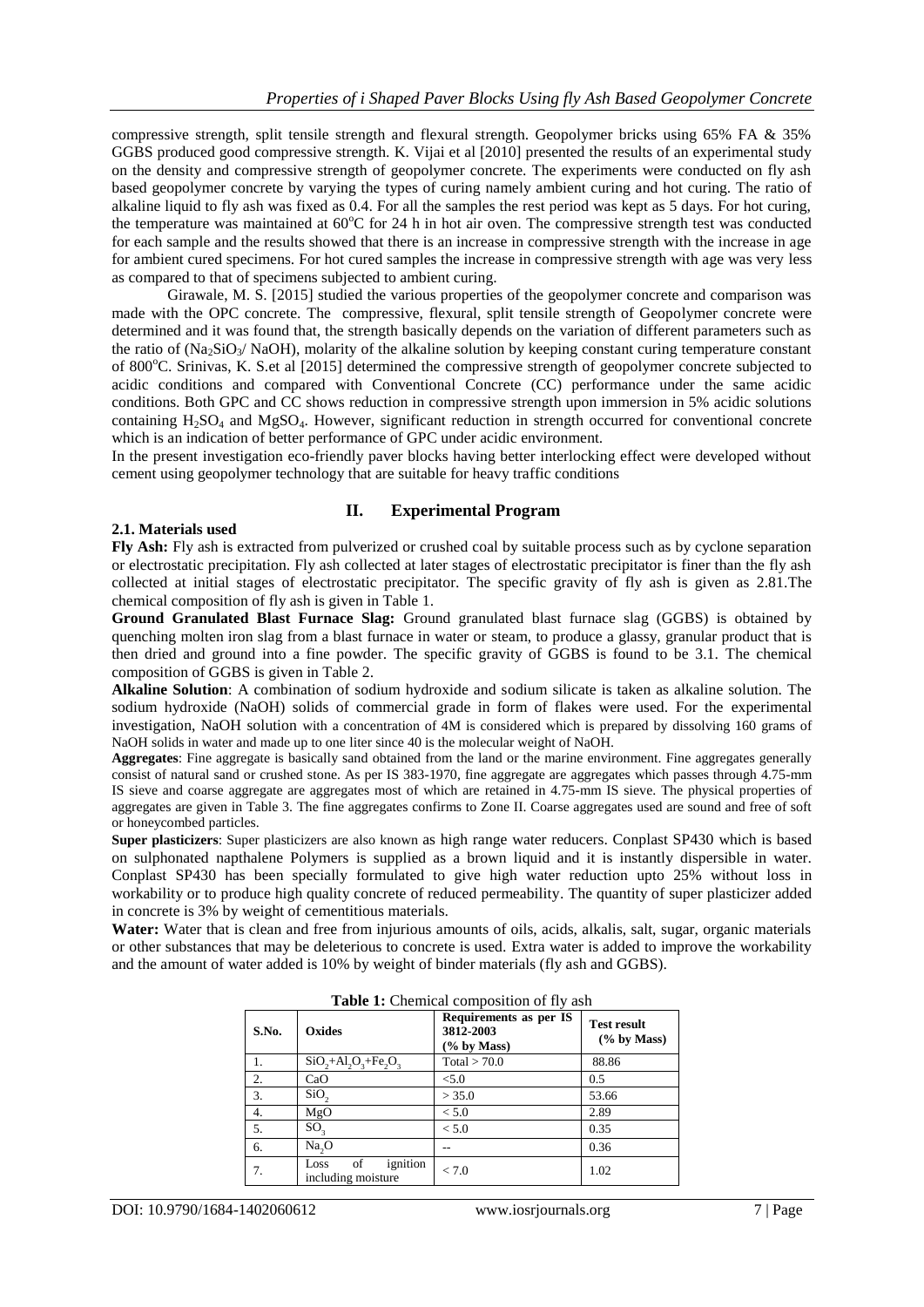| Properties of i Shaped Paver Blocks Using fly Ash Based Geopolymer Concrete |  |  |
|-----------------------------------------------------------------------------|--|--|

77.46 1.37 1.13

|  | Table 3: Physical properties of aggregates |
|--|--------------------------------------------|
|--|--------------------------------------------|

 $> 66.66$  $> 1.0$  $< 1.4$ 

5. Sulphite Content 2.5 0.4  $\begin{array}{c|c|c|c|c|c|c|c|c} \hline 6. & & & & & & & 93 \\ \hline 7. & & \text{Moisture} & & & & & & 0.1 \\ \hline \end{array}$ 

8. Chloride content  $\begin{array}{|l|c|c|c|c|c|c|c|} \hline 8. & \text{Chloride content} & & & 0.008 \\ \hline 9. & \text{Manganese} & & & & & 0.11 \\ \hline \end{array}$ 

| S.No. | <b>Property</b>  | --00--0----<br><b>Fine aggregate</b> | Coarse<br>aggregate |
|-------|------------------|--------------------------------------|---------------------|
|       | Specific gravity | 2.51                                 | 2.83                |
| ـ.    | Fineness modulus | 2.87                                 | ں ر                 |

## **2.2. Geopolymer concrete mix design for paver blocks**

Sulphide Sulphur

Manganese

Chemical Moduli CaO+MgO+SiO<sup>2</sup> CaO+MgO/SiO<sup>2</sup>  $CaO/SiO<sub>2</sub>$ 

10.

7. Moisture  $|$  < 1.0

The mix design process of geopolymer concrete was started by assuming the density of concrete as 2400 kg/m<sup>3</sup> out of which the quantity of aggregates was fixed as 77%. The fine aggregates were taken as 30% of the total aggregates. Then by assuming alkaline liquid to binder ratio as 0.4 and sodium silicate to sodium hydroxide ratio as 2.5, the proportions of various ingredients were arrived at. Here the binder consists of fly ash and GGBS. The mix consists of 30% GGBS out of the total binder content. The details of mix proportions are shown in Fig.1.



**Fig.1.** Mix proportions per cubic metre of concrete

## **2.3. Specimens and tests procedure**

The paver block chosen for the present investigation is I - shaped paver block having a dimension of  $215\times 175\times 60$  mm. The aspect ratio of the block is the ratio between the Length (L) to the Thickness (T) of the block (L/T). As per IS 15658: 2006, minimum and maximum block thickness shall be 50mm and 120mm respectively and the maximum aspect ratio of the block is 4 .For the block considered in the present study, the aspect ratio is 3.58 which is within the limit of 4. About 20 paver block samples were prepared as shown in Fig.2 in order to determine various properties such as density, compressive strength, split tensile strength, flexural strength, water absorption and abrasion resistance.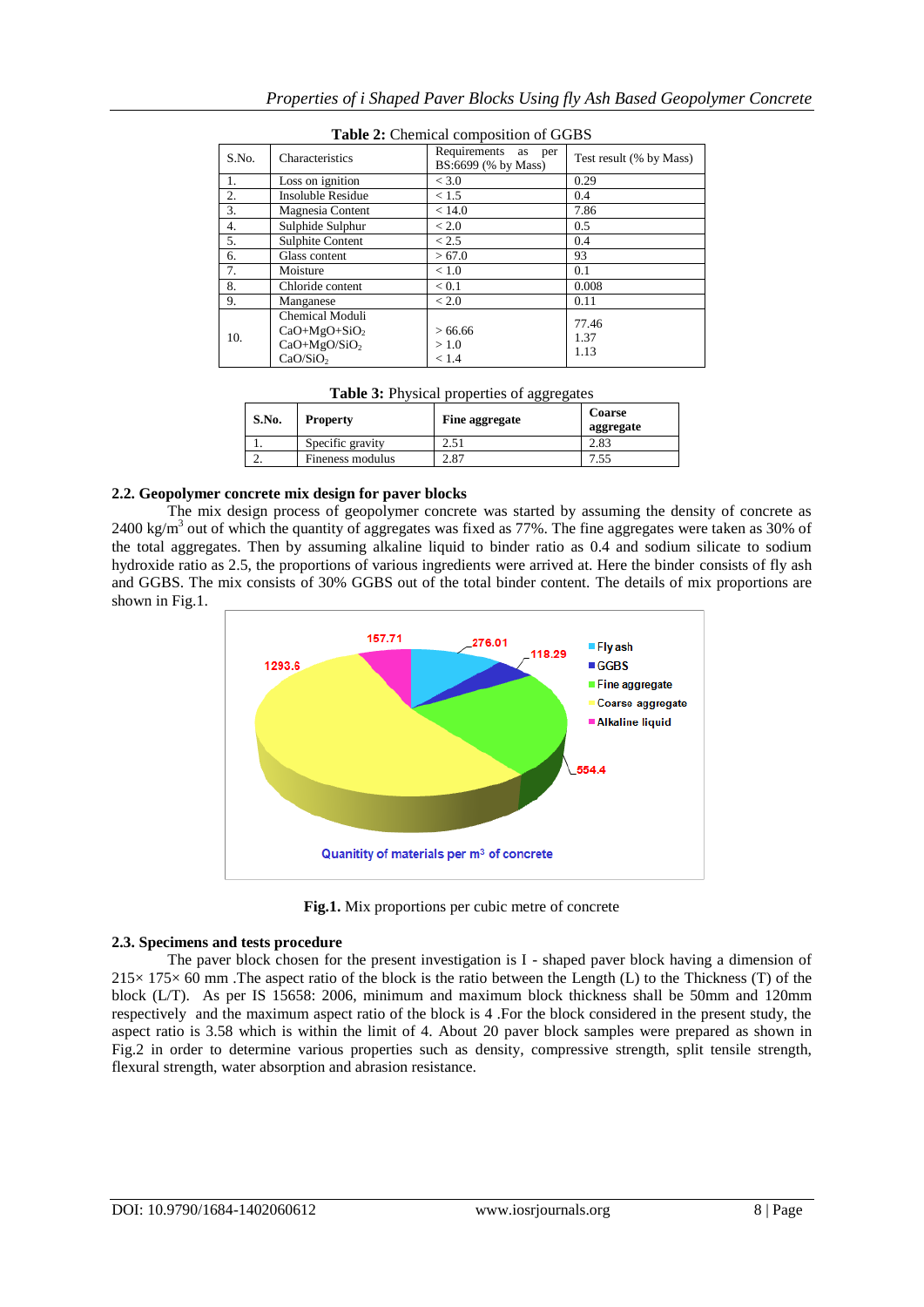

**Fig.2.** Paver blocks ready for test

The dimensions and plan areas of the specimens have been determined as per IS 15658: 2006. Density of the paver blocks were determined by dividing the mass of the block in kg to the volume of the block in m<sup>3</sup>. The compressive strength of paver block is found out using Compression Testing Machine as shown in Fig. 3 by applying load without shock and the load is increased continuously at a rate of  $15 \pm 3$  N/mm<sup>2</sup>/min until no greater load can be sustained by the specimen or delamination occurs. The maximum load applied to the specimen was noted. The apparent compressive strength of individual specimen was calculated by dividing the maximum load by the plan area. The corrected compressive strength was then calculated by multiplying the apparent compressive strength by the appropriate correction factor. The flexural strength or breaking load of the paver blocks was determined by applying load from the top of the specimen in the form of a simple beam loading through a roller placed midway between the supporting rollers, as shown in Fig.4. The load was applied without shock and increased continuously at a uniform rate of 6 kN/min. The load was increased until the specimen fails, and the maximum load applied was recorded. The maximum load that can be applied in the paver block is reported as the breaking load.For finding the splitting tensile strength, the paver block was placed on the testing machine with the packing pieces on the upper face and the bed face in contact with the bearers. It was ensured that the packing pieces and the axes of the bearers are in line with the splitting section .of the specimen. The splitting section has been chosen as shown in Fig.5.The tensile splitting strength of the specimen was then calculated from the failure load and the area of the failure plane of the paver block. The failure load per unit length of the specimen was then calculated by dividing the failure load by mean of two measurements of the failure length, one at the top and one at the bottom of the specimen.



**Fig.3.** Compression test on Paver block

The abrasion resistance of concrete was found out using specimens of size 71 mm x 71mm x 60 mm that are cut from the paver blocks. The contact face and the opposite face of the specimen will be parallel and even. Initially the specimens were dried out to a constant mass at a temperature of  $105 \pm 5^{\circ}$ C. The specimen was fixed in the holding device such that the testing surface faces the grinding disc which runs at a speed of 30 rpm. The specimen will be centrally loaded with 294+3 N. In the abrasion testing machine, the grinding path of the disc of will be evenly sprinkled with 20 g of the standard abrasive powder. The disc will be stopped after one cycle of 22 revolutions. The disc and contact face of the specimen will be cleaned of abrasive powder and remains. The specimen will be turned 90° in the clockwise direction and 20 g of abrasive powder will be evenly spread on the testing track before proceeding to the next cycle. The test cycle will be repeated 16 times and the abrasive wear of the specimen after 16 cycles of testing will be calculated as the mean loss in specimen volume.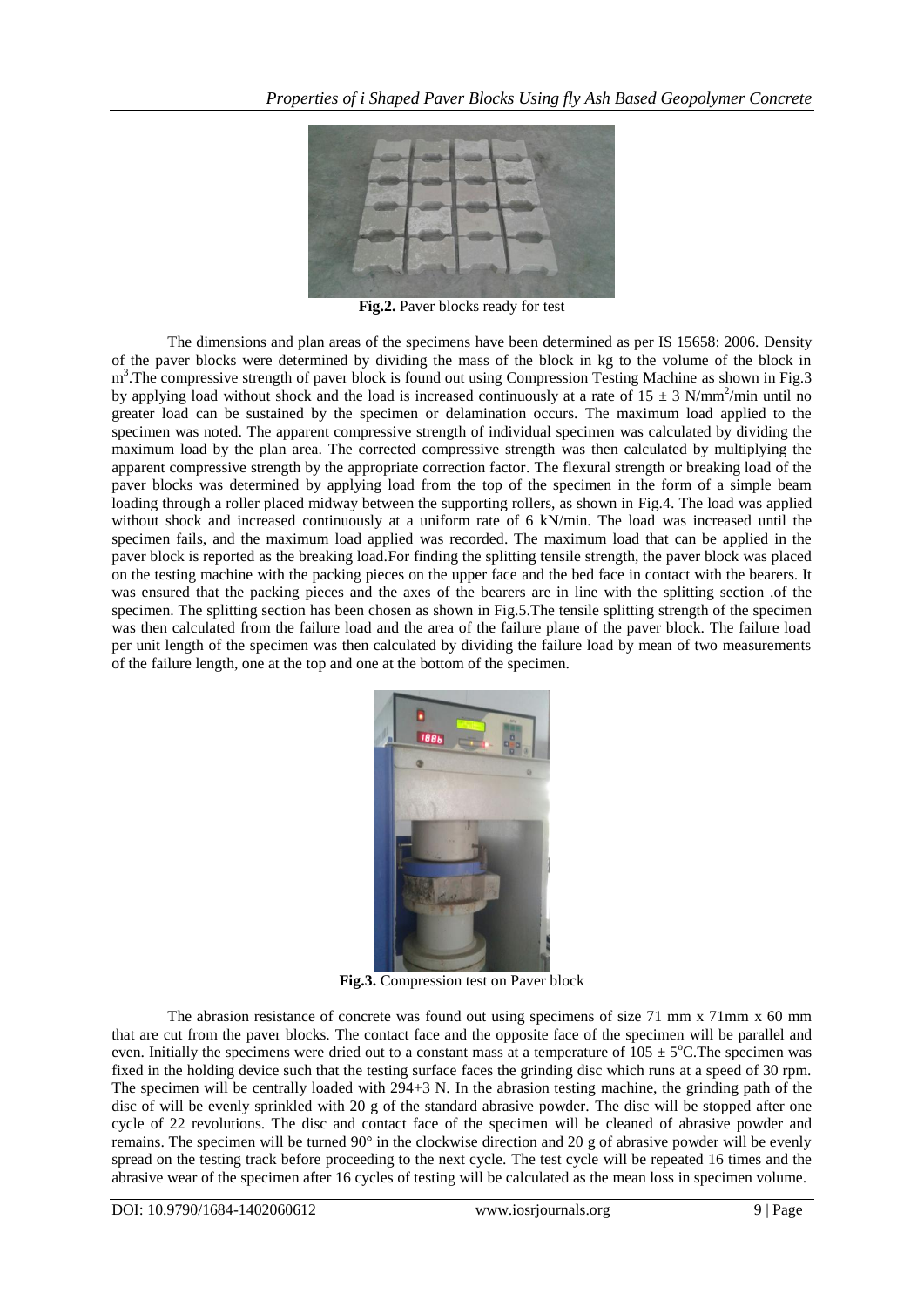

**Fig.4.** Test set up for flexural strength

For water absorption test, the test specimen shall be completely immersed in water at room temperature for 24  $\pm$  2 hours. The specimen then will be removed from the water and allowed to drain for 1 minute by placing them on a 10mm or coarser wire -mesh. Visible water on the specimens will be removed with a damp cloth. The specimen shall be immediately weighed and the weight for each specimen was noted. Following the saturation, the specimens will be dried in an oven at  $107 \pm 7^{\circ}$ C for not less than 24 hours and until two consecutive weighing at intervals of 2 hours show an increment of loss not greater than 0.2 percent of the previously determined mass of the specimen. The dry weight of each specimen will then be recorded. The percent water absorption will be calculated from the difference in weight noted due to saturation and subsequent drying of the paver block.



**Fig.5.** Test set up for splitting tensile strength

# **III. Results And Discussion**

## **1.1. Density**

The density values of the individual samples and the average density results are given in Table 4.From the density values, it can be seen that the average density is 2414 kg/m<sup>3</sup> which is greater than 2200 kg/m<sup>3</sup> which is the minimum limit specified by the Delhi Development authority for interlocking concrete block pavements.

| <b>Table 4: Density</b> |              |                |                    |  |  |
|-------------------------|--------------|----------------|--------------------|--|--|
| Specimen No.            | Weight in kg | Volume in $m3$ | Density in $kg/m3$ |  |  |
|                         | 4.650        | 0.001879       | 2474.721           |  |  |
| 2.                      | 4.450        | 0.001879       | 2368.281           |  |  |
| 3.                      | 4.620        | 0.001879       | 2458.755           |  |  |
| 4.                      | 4.550        | 0.001879       | 2421.501           |  |  |
|                         | 4.415        | 0.001879       | 2349.654           |  |  |
| Average                 | 2414.582     |                |                    |  |  |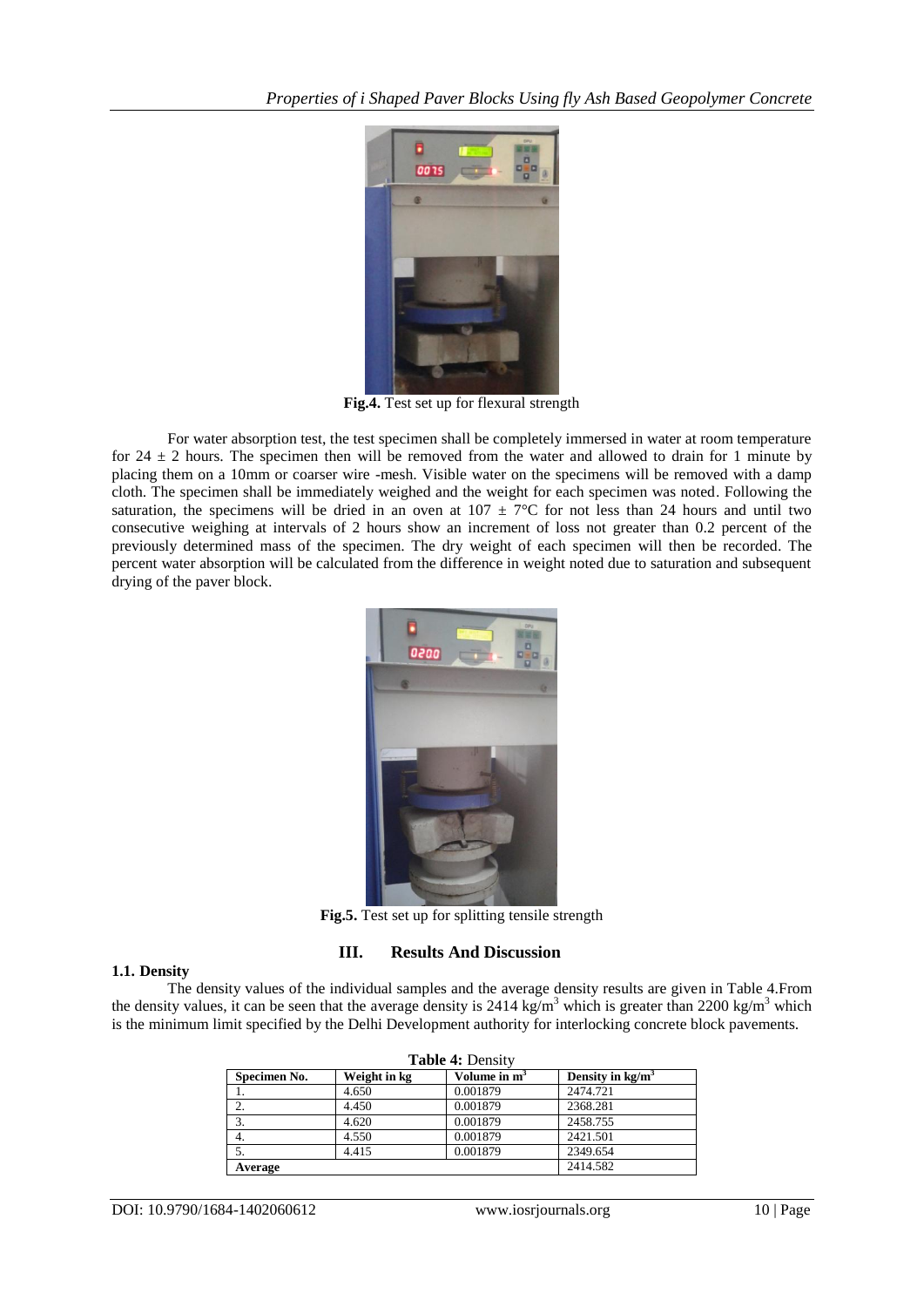## **3.2. Compressive Strength**

As per IS 15658: 2006, four paver blocks were tested for compressive strength and the average of compressive strength of four specimens was estimated. From the test results shown in Table 5, it can be seen that the average compressive strength of the paver blocks is  $54.63$  N/mm<sup>2</sup> which is almost equal to the specified compressive strength of M50 grade paver blocks. The compressive strength of individual paver block values is not less than 85 percent of the specified compressive strength. With respect to compressive strength, the paver blocks produced can be graded as M50 grade since they satisfy the compressive strength requirements as per IS 15658: 2006. With respect to compressive strength this paver block is suitable heavy traffic applications such as Bus terminals, industrial complexes, mandi houses, roads on expansive soils, factory floors, service stations, industrial pavements, etc. However, the minimum thickness of paver recommended for above mentioned applications is 80 mm. Hence considering both thickness and compressive strength, the paver blocks developed can be used for light and medium traffic applications.

| Specimen | Plan area in    | Ultimate   | Apparent             | <b>Correction factor</b>     | Corrected            |  |
|----------|-----------------|------------|----------------------|------------------------------|----------------------|--|
| No.      | mm <sup>2</sup> | load in kN | Compressive          | for 60mm thick   Compressive |                      |  |
|          |                 |            | strength in $N/mm^2$ | paver                        | strength in $N/mm^2$ |  |
| -1.      | 31333.3         | 1886       | 60.19                | 1.06                         | 63.80                |  |
| 2.       | 31333.3         | 1386       | 44.23                | 1.06                         | 46.89                |  |
| 3.       | 31333.3         | 1589       | 50.71                | 1.06                         | 53.75                |  |
| 4.       | 31333.3         | 1648       | 52.60                | 1.06                         | 55.76                |  |
| Average  |                 |            |                      |                              | 54.63                |  |

**Table 5:** Compressive Strength

## **3.3. Flexural Strength**

As per IS 15658: 2006, four paver blocks were tested for flexural strength and the average breaking load and the flexural strength of four specimens are given in Table 6. From the test results, it can be seen that the average breaking load of the paver blocks is 6.95 kN and the breaking load of three specimens is greater than or equal to 7 kN. Hence it is suggested that the paver block developed using fly ash and GGBS can be used for heavy duty or industrial roads.

| <b>Specimen</b><br>No. | Breaking load in<br>kN | Flexural strength in<br>N/mm <sup>2</sup> |
|------------------------|------------------------|-------------------------------------------|
|                        | 6.3                    | 3.137                                     |
|                        | 7.0                    | 3.485                                     |
| 3.                     | 7.0                    | 3.734                                     |
|                        | 7.5                    | 3.734                                     |
| Average                | 6.95                   | 3.523                                     |

**Table 6:** Flexural Strength

## **3.4. Splitting Tensile Strength**

Four samples were tested for evaluating the splitting tensile strength. For each of the samples tested, splitting tensile strength and failure load per unit length of the specimen were calculated and the results are given in Table 7.As expected, the splitting tensile strength of paver block specimens is comparatively lesser than that of flexural strength.

| <b>Tuble</b> <i>i</i> bending Tensile buting the |                              |                                |                                                      |                                                 |                                         |  |  |
|--------------------------------------------------|------------------------------|--------------------------------|------------------------------------------------------|-------------------------------------------------|-----------------------------------------|--|--|
| <b>Specimen</b><br>No.                           | <b>Failure</b><br>load in kN | <b>Failure</b><br>length in mm | <b>Thickness</b><br>the<br>at<br>failure plane in mm | <b>Split</b><br>tensile<br>strength in $N/mm^2$ | Failure load per unit<br>length in N/mm |  |  |
| -1.                                              | 14.2                         | 125                            | 62.33                                                | 1.028                                           | 113.6                                   |  |  |
|                                                  | 11.5                         | 122                            | 63.33                                                | 0.845                                           | 94.26                                   |  |  |
|                                                  | 16.8                         | 123                            | 62.00                                                | 1.238                                           | 136.59                                  |  |  |
|                                                  | 20.0                         | 125                            | 65.00                                                | 1.416                                           | 160.0                                   |  |  |
| Average                                          |                              |                                |                                                      | 1.132                                           | 126.11                                  |  |  |

**Table 7: Splitting Tensile Strength** 

## **3.5. Water absorption**

The water absorption results of individual paver block samples and the average water absorption value are given in Table 8. From the test results, the average water absorption is 4.89% which is less than 6 percent by mass, the maximum value specified as per IS 15658: 2006. From the results, individual paver blocks absorbs water less than 7% which is the limit given in IS 15658: 2006. Hence the paver blocks are suitable for practical applications